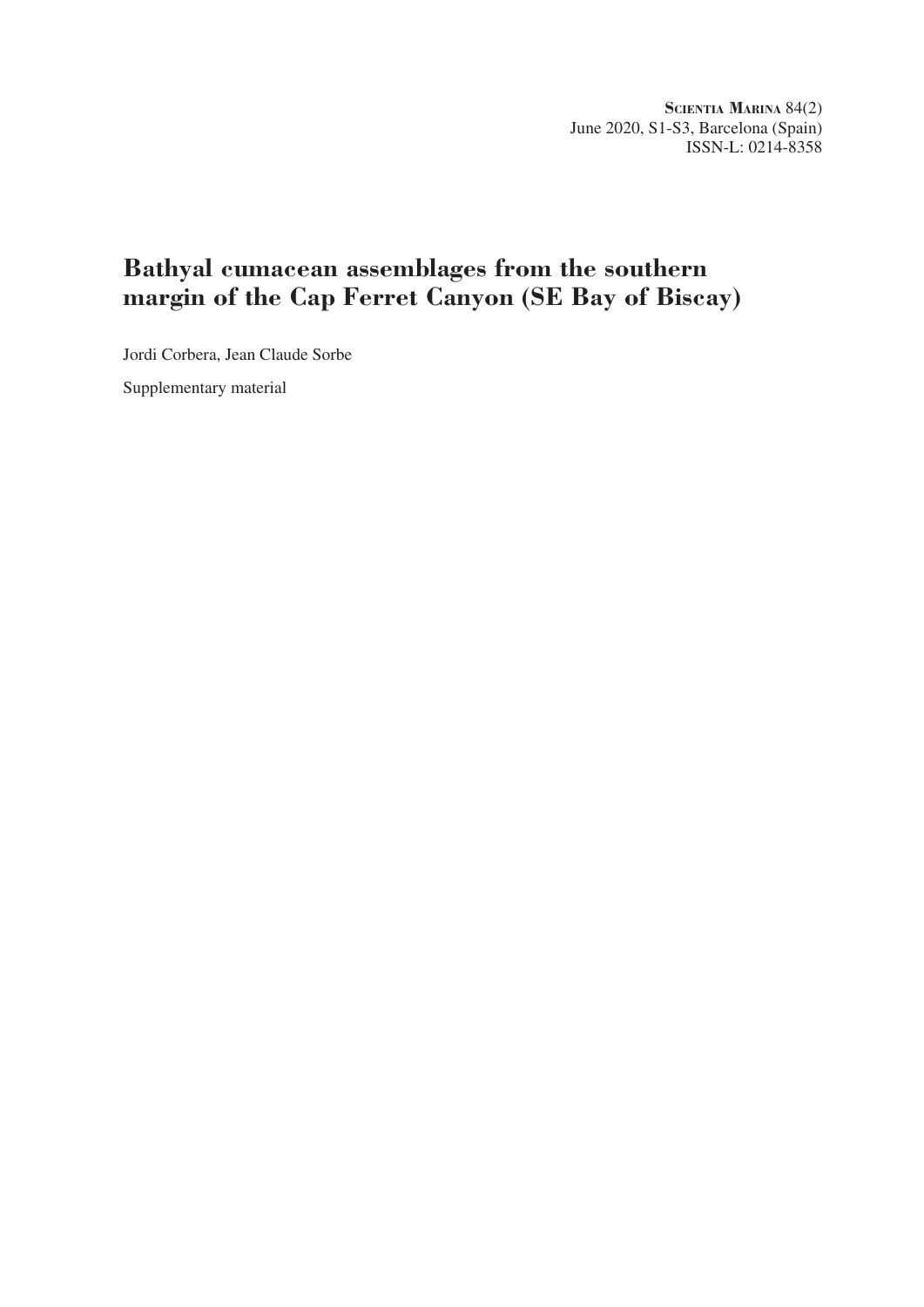| ertical distribution of cumacean individuals in the near-bottom water layers (N1, 10-40 cm; N2, 45-75 cm; N3, 80-110 cm; N4, 115-145 cm abouted the Cap Ferret Capyon. TS09 samples only partially studied due to bad conserva<br>- Vertical distribution of cumacean individuals in the near-b<br>Table S1. |                                                   |                                |                            |                |                |                                                     |                |         |             |                             |                |                | 80-110 cm; N4, 115-145 cm above the seafloor) sampled by a suprabenthic<br>to bad conservation of material $-0$ : * damaged specimens |                                           |          |                                                  |                    |                |                             |          |                |                         |                                             |        |  |
|--------------------------------------------------------------------------------------------------------------------------------------------------------------------------------------------------------------------------------------------------------------------------------------------------------------|---------------------------------------------------|--------------------------------|----------------------------|----------------|----------------|-----------------------------------------------------|----------------|---------|-------------|-----------------------------|----------------|----------------|---------------------------------------------------------------------------------------------------------------------------------------|-------------------------------------------|----------|--------------------------------------------------|--------------------|----------------|-----------------------------|----------|----------------|-------------------------|---------------------------------------------|--------|--|
|                                                                                                                                                                                                                                                                                                              | Net level N1<br>Haul code<br>Depth <sub>(m)</sub> | 346–347<br>$^{27}$<br>$\Sigma$ | $\Sigma$<br>$\overline{5}$ | $\overline{2}$ | $\overline{z}$ | 390-383<br>$\Sigma$<br>TS <sub>02</sub><br>$\Sigma$ | $\overline{A}$ | Ξ       | $\tilde{z}$ | $\Sigma$<br>425-437<br>TS03 | N <sub>4</sub> | $\overline{z}$ | $\mathbb{E}$<br>485-484<br>TS04<br>$\Sigma$                                                                                           | $\overline{z}$                            |          | $\Sigma$<br>523-522<br>N2 N3<br>TS <sub>05</sub> | Ž4                 | Ξ              | 608-611<br>TS06<br>$\Sigma$ | $\Sigma$ | N <sub>4</sub> | $\overline{\mathbf{z}}$ | 660-714<br>$\mathbb{E}$<br>TS07<br>$\Sigma$ | Ž,     |  |
| Bathycuma brevirostre (Norman, 1879)<br>Family BODOTRIIDAE                                                                                                                                                                                                                                                   |                                                   |                                |                            |                |                |                                                     |                |         |             |                             |                |                |                                                                                                                                       |                                           |          |                                                  |                    |                |                             |          |                |                         |                                             |        |  |
|                                                                                                                                                                                                                                                                                                              |                                                   |                                |                            |                |                |                                                     |                |         |             |                             |                |                |                                                                                                                                       |                                           |          |                                                  |                    |                | $\mathbf{1}$                |          | $\mathbf{1}$   |                         |                                             |        |  |
| Cyclaspis longicaudata Sars, 1865<br>Cyclaspoides sarsi Bonnier, 1896                                                                                                                                                                                                                                        |                                                   |                                |                            |                |                |                                                     |                |         |             |                             |                |                |                                                                                                                                       |                                           |          |                                                  |                    |                |                             |          |                |                         |                                             |        |  |
| phinoe serrata Norman, 1867<br>Family DIASTYLIDAE                                                                                                                                                                                                                                                            |                                                   |                                |                            |                |                |                                                     |                |         |             |                             |                |                |                                                                                                                                       |                                           |          |                                                  |                    |                |                             |          |                |                         |                                             |        |  |
| Diastylis cornuta (Boeck, 1864)                                                                                                                                                                                                                                                                              |                                                   |                                |                            |                |                |                                                     |                |         |             |                             |                |                |                                                                                                                                       |                                           |          |                                                  |                    |                |                             |          |                |                         |                                             |        |  |
| Diastylis tumida (Liljeborg, 1855)<br>Diastyloides biplicatus (GO Sars, 1865)                                                                                                                                                                                                                                |                                                   |                                |                            |                |                |                                                     |                |         |             |                             |                |                |                                                                                                                                       |                                           |          |                                                  |                    |                |                             |          |                |                         |                                             |        |  |
| Diastyloides serratus (GO Sars, 1865)                                                                                                                                                                                                                                                                        |                                                   |                                |                            |                |                |                                                     |                |         |             |                             |                |                |                                                                                                                                       |                                           |          |                                                  |                    |                |                             |          |                |                         |                                             |        |  |
| Leptostylis longimana (GO Sars, 1865)                                                                                                                                                                                                                                                                        |                                                   |                                |                            |                |                |                                                     |                |         |             |                             |                |                |                                                                                                                                       |                                           |          |                                                  |                    |                |                             |          |                |                         |                                             |        |  |
| Leptostylis macrura (GO Sars, 1870)                                                                                                                                                                                                                                                                          |                                                   |                                |                            |                |                |                                                     |                |         |             |                             |                |                |                                                                                                                                       |                                           |          |                                                  |                    |                |                             |          |                | 23                      |                                             |        |  |
| Leptostylis sp.A                                                                                                                                                                                                                                                                                             |                                                   |                                |                            |                |                |                                                     |                |         |             |                             |                |                |                                                                                                                                       |                                           |          |                                                  |                    | $\sim$         |                             |          |                |                         |                                             |        |  |
| Makrokylindrus (Adiastylis) anomalus (Bonnier, 1896)<br>Leptostylis sp.B                                                                                                                                                                                                                                     |                                                   |                                |                            |                |                |                                                     |                |         |             |                             |                |                |                                                                                                                                       |                                           |          |                                                  |                    |                |                             |          |                |                         |                                             |        |  |
|                                                                                                                                                                                                                                                                                                              |                                                   |                                |                            |                |                |                                                     |                |         |             |                             |                |                |                                                                                                                                       |                                           |          |                                                  |                    |                |                             |          |                |                         |                                             |        |  |
| Makrokylindrus (Adiastylis) josephinae (GO Sars, 1871)<br>Makrokylindrus (Adiastylis) longicaudatus (Bomier, 1896)                                                                                                                                                                                           |                                                   |                                |                            |                |                |                                                     |                |         |             |                             |                |                |                                                                                                                                       |                                           |          |                                                  |                    |                |                             |          |                |                         |                                             |        |  |
| Makrokylindrus (Adiastylis) longipes (GO Sars, 1871)                                                                                                                                                                                                                                                         |                                                   |                                |                            |                |                |                                                     |                |         |             |                             |                |                |                                                                                                                                       |                                           |          |                                                  |                    |                |                             |          |                |                         |                                             |        |  |
| Makrokylindrus sp.*                                                                                                                                                                                                                                                                                          |                                                   |                                |                            |                |                |                                                     |                |         |             |                             |                |                |                                                                                                                                       |                                           |          |                                                  |                    |                |                             |          |                |                         |                                             |        |  |
| Venakylindrus hastatus (Hansen, 1920)<br>Family LAMPROPIDAE                                                                                                                                                                                                                                                  |                                                   |                                |                            |                |                |                                                     |                |         |             |                             |                |                |                                                                                                                                       |                                           |          |                                                  |                    |                |                             |          |                |                         |                                             |        |  |
| Hemilamprops normani Bonnier, 1896                                                                                                                                                                                                                                                                           |                                                   |                                |                            |                |                |                                                     |                |         |             |                             |                |                |                                                                                                                                       |                                           |          |                                                  |                    |                |                             |          |                |                         |                                             |        |  |
| Mesolamprops denticulatus Ledoyer, 1983                                                                                                                                                                                                                                                                      | $\sim$                                            |                                |                            |                |                |                                                     |                |         |             |                             |                |                |                                                                                                                                       | $\frac{1}{2}$ $\frac{1}{2}$ $\frac{1}{2}$ |          |                                                  | $\overline{\circ}$ | ∣vo            |                             |          |                |                         |                                             |        |  |
| Platysympus typicus (GO Sars, 1870)<br>Platytyphlops orbicularis (Calman, 1905)                                                                                                                                                                                                                              |                                                   |                                |                            |                |                |                                                     |                |         |             |                             |                |                |                                                                                                                                       |                                           |          |                                                  |                    |                |                             |          |                | $\sigma$                |                                             |        |  |
|                                                                                                                                                                                                                                                                                                              |                                                   |                                |                            |                |                |                                                     |                |         |             |                             |                |                |                                                                                                                                       |                                           |          |                                                  |                    |                |                             |          |                |                         |                                             |        |  |
| Family LEUCONIDAE                                                                                                                                                                                                                                                                                            |                                                   |                                |                            |                |                |                                                     |                |         |             |                             |                |                |                                                                                                                                       |                                           |          |                                                  |                    |                |                             |          |                |                         |                                             |        |  |
| Eudorella cf. parvula Hansen, 1920<br>Ithyleucon sorbei Corbera, 2012                                                                                                                                                                                                                                        |                                                   |                                |                            |                |                |                                                     |                |         |             |                             |                |                |                                                                                                                                       |                                           |          |                                                  |                    |                |                             |          |                |                         |                                             |        |  |
| Leucon (Crymoleucon) tener Hansen, 1920                                                                                                                                                                                                                                                                      |                                                   |                                |                            |                |                |                                                     |                |         |             |                             |                |                |                                                                                                                                       |                                           |          |                                                  |                    |                |                             |          |                |                         |                                             |        |  |
| Leucon (Epileucon) ensis (Bishop, 1981)                                                                                                                                                                                                                                                                      |                                                   |                                |                            |                |                |                                                     |                |         |             |                             |                |                |                                                                                                                                       |                                           |          |                                                  |                    |                |                             |          |                |                         |                                             |        |  |
| Leucon (Epileucon) pusillus (Bishop, 1981)                                                                                                                                                                                                                                                                   |                                                   |                                |                            |                |                |                                                     |                |         |             |                             |                |                |                                                                                                                                       |                                           |          |                                                  |                    |                |                             |          |                |                         |                                             |        |  |
| Leucon (Leucon) affinis Fage, 1951                                                                                                                                                                                                                                                                           |                                                   |                                |                            |                |                |                                                     |                |         |             |                             |                |                |                                                                                                                                       |                                           |          |                                                  |                    | $\subseteq$    |                             |          |                |                         |                                             |        |  |
| Leucon (Macrauloleucon) siphonatus Calman, 1905<br>Leucon (Leucon) sp.*                                                                                                                                                                                                                                      |                                                   |                                |                            |                |                |                                                     |                |         |             |                             |                |                |                                                                                                                                       |                                           |          |                                                  |                    | $\overline{2}$ |                             |          |                |                         |                                             |        |  |
| Family NANNASTACIDAE                                                                                                                                                                                                                                                                                         |                                                   |                                |                            |                |                |                                                     |                |         |             |                             |                |                |                                                                                                                                       |                                           |          |                                                  |                    |                |                             |          |                |                         |                                             |        |  |
| Campylaspis glabra GO Sars, 1878<br>Campylaspis laevigata Jones, 1974                                                                                                                                                                                                                                        |                                                   |                                |                            |                |                |                                                     |                |         |             |                             |                |                |                                                                                                                                       |                                           |          |                                                  |                    |                |                             |          |                |                         |                                             |        |  |
| Campylaspis nitens Bonnier, 1896                                                                                                                                                                                                                                                                             |                                                   |                                |                            |                |                |                                                     |                |         |             |                             |                |                |                                                                                                                                       |                                           |          |                                                  |                    |                |                             |          |                |                         |                                             |        |  |
| Campylaspis rostrata Calman, 1905                                                                                                                                                                                                                                                                            |                                                   |                                |                            |                |                |                                                     |                |         |             |                             |                |                |                                                                                                                                       |                                           |          |                                                  |                    |                |                             |          |                |                         |                                             |        |  |
| Campylaspis squamifera Fage, 1929                                                                                                                                                                                                                                                                            |                                                   |                                |                            |                |                |                                                     |                |         |             |                             |                |                |                                                                                                                                       |                                           |          |                                                  |                    |                |                             |          |                |                         |                                             |        |  |
| Campylaspis sulcata GO Sars, 1870                                                                                                                                                                                                                                                                            |                                                   |                                |                            |                |                |                                                     |                |         |             |                             |                |                |                                                                                                                                       |                                           |          |                                                  |                    |                |                             |          |                |                         |                                             |        |  |
| Cumella (Cumella) divisa Jones, 1984                                                                                                                                                                                                                                                                         |                                                   |                                |                            |                |                |                                                     |                |         |             |                             |                |                |                                                                                                                                       |                                           |          |                                                  |                    |                |                             |          |                |                         |                                             |        |  |
| Nannastacus atlanticus Bacescu and Muradian, 1972<br>Cumellopsis puritani Calman, 1906                                                                                                                                                                                                                       |                                                   |                                |                            |                |                |                                                     |                |         |             |                             |                |                |                                                                                                                                       |                                           |          |                                                  |                    |                |                             |          |                |                         |                                             |        |  |
| Procampylaspis armata Bonnier, 1896                                                                                                                                                                                                                                                                          |                                                   |                                |                            |                |                |                                                     |                |         |             |                             |                |                |                                                                                                                                       |                                           |          |                                                  |                    |                |                             |          |                |                         |                                             |        |  |
| Procampylaspis omnidion Jones, 1984                                                                                                                                                                                                                                                                          |                                                   |                                |                            |                |                |                                                     |                |         |             |                             |                |                |                                                                                                                                       |                                           |          |                                                  |                    |                |                             |          |                |                         |                                             |        |  |
| Schizocuma spinoculatum (Jones, 1984)                                                                                                                                                                                                                                                                        |                                                   |                                |                            |                |                |                                                     |                |         |             |                             |                |                |                                                                                                                                       |                                           |          |                                                  |                    |                |                             |          |                |                         |                                             |        |  |
| Styloptocuma gracillimum (Calman, 1905)<br>Cumacea unidentified*                                                                                                                                                                                                                                             |                                                   |                                |                            |                |                |                                                     |                | $\circ$ |             |                             |                |                |                                                                                                                                       | $\frac{8}{5}$                             |          |                                                  |                    | $\circ$        |                             |          |                |                         |                                             |        |  |
|                                                                                                                                                                                                                                                                                                              |                                                   |                                |                            |                |                |                                                     |                |         |             |                             |                |                |                                                                                                                                       |                                           |          |                                                  |                    |                |                             |          |                |                         |                                             |        |  |
| Number of individuals 31<br>Number of species                                                                                                                                                                                                                                                                | $\sqrt{2}$                                        | $\circ$                        |                            | $\circ$        | $\omega$       |                                                     | $\circ$        | 35      | 4 w         | $\circ$                     | $\circ$        | $\frac{13}{7}$ | $\circ$<br>$\circ$                                                                                                                    | 242                                       | $\sim$ 4 | $\overline{ }$                                   | $\overline{r}$ 4   | 232            | $\sum \infty$               | 6 m      | $\circ$        | 212<br>16               | $\infty$ 4<br>77                            | $\sim$ |  |